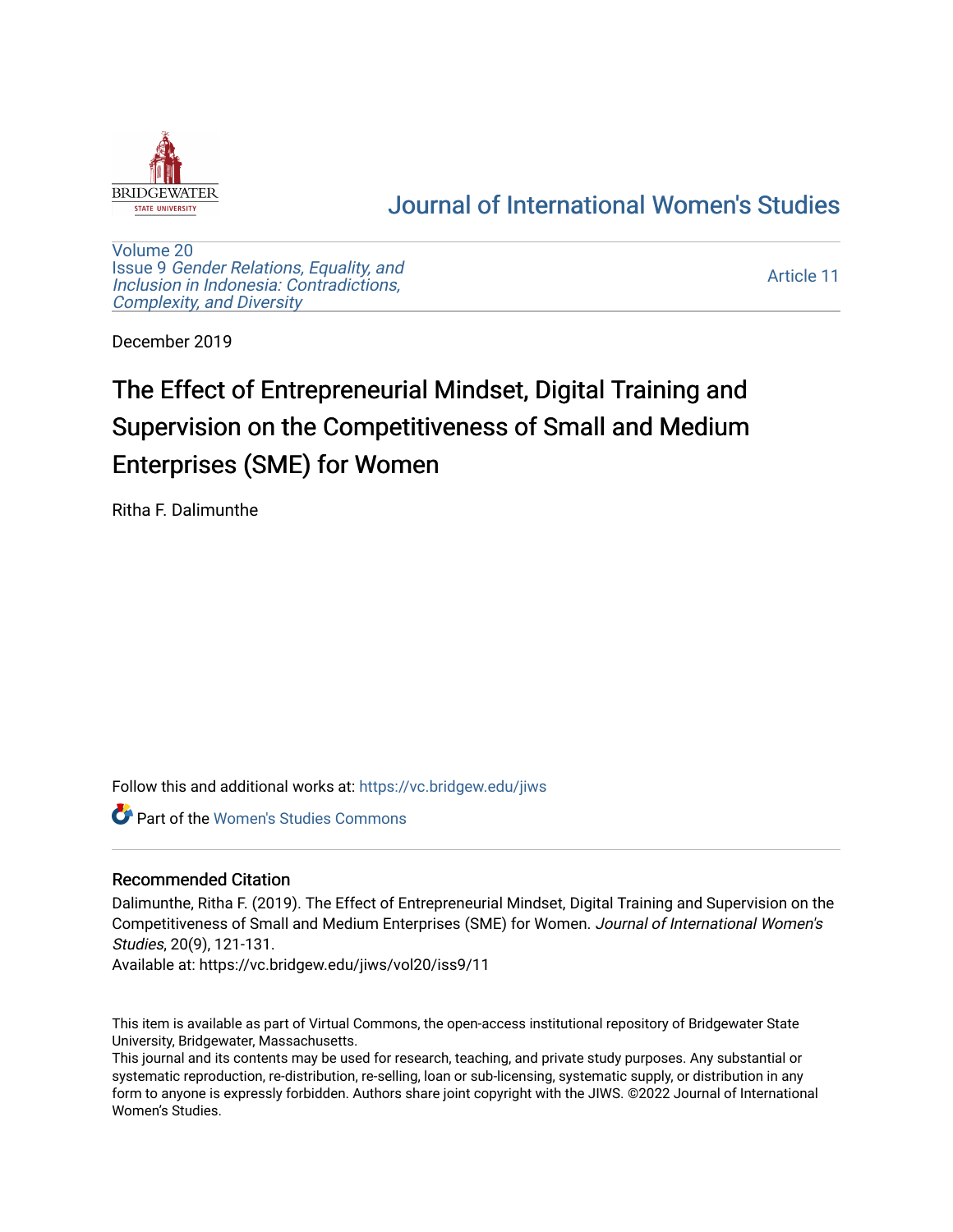#### Dalimunthe: The Effect of Entrepreneurial Mindset, Digital Training and Supervision

This journal and its contents may be used for research, teaching and private study purposes. Any substantial or systematic reproduction, re-distribution, re-selling, loan or sub-licensing, systematic supply or distribution in any form to anyone is expressly forbidden. ©2019 Journal of International Women's Studies.

## **The Effect of Entrepreneurial Mindset, Digital Training and Supervision on the Competitiveness of Small and Medium Enterprises (SME) for Women**

By Ritha F. Dalimunthe<sup>[1](#page-1-0)</sup>

#### **Abstract**

The *Cikal* Incubator Business has been preparing and developing many communities Small and Medium Enterprises (SMEs) for years. The SMEs under *Cikal* were trained and supervised periodically in order to allow them to reach a better level of competitiveness in the market. This research aimed to assess the aspects of mindset, strategies, and competitiveness in the women's SMEs under *Cikal* Universitas Sumatera Utara. A total of 42 SMEs participated in this research. The data collection techniques included questionnaires and interviews focused on the implementation of SMEs. Descriptive analysis was used to evaluate our findings. The results of this research have a satisfying result. Most of the women-owned SMEs under the *Cikal* Incubator Business have been developing a good mindset towards business, especially their business control and the ability to learn from the business obstacles encountered. For the strategic aspects, most of our participants were able to evaluate the internal and external, as well as market, forces to help their business. As for competitiveness, this research showed that under self-assessment, all of our SMEs were ready for a competitive market. This shows that the mindset related to the desire to succeed should involve the SMEs having mature and structured strategies that are planned by the actors of the SMEs to allow them to be able to create competitiveness in the SMEs in the market. Thus, the *Cikal* Business Incubator helped the SMEs to be successful.

*Keywords*: Entrepreneurial mindset, Strategy, Competitiveness, Small and Medium Enterprises

## **Introduction**

l

The results of the previous studies regarding the model used in the development and enhancement of product competitiveness by the SMEs entrepreneurs have turned out to have an impact on the competitiveness of the rattan entrepreneurs (Dalimunthe, 2017). Based on these results, the researchers wanted to examine the competitiveness of the women-owned SMEs who were members of the Universitas Sumatera Utara (USU) Incubator Centre who had been given training in entrepreneurship and mentoring to improve their business quality to improve their business competitiveness. Competitiveness is a force that should exist in an entrepreneur so then the products produced can excel in their business when compared to their competitors in the market. According to Kuncoro (1997: 91), the competitiveness of companies shows the company's position in the context of the industrial competition. According to Dalimunthe (2019), competitiveness is a strength that must exist in an entrepreneur so then the products produced can be superior when compared to competitors in the market. Entrepreneurship refers to an

1

<span id="page-1-0"></span><sup>1</sup> Ritha F. Dalimunthe is a Professor of Management at the University of Sumatera Utara. He completed his undergraduate and Master's Degree at the University of Sumatera Utara and his doctoral education at Airlangga University, Surabaya. Dalimunthe is currently actively teaching in the Faculty of Social and Political Science and the Faculty of Economics at the university. rithadalimunthe@gmail.com

Journal of International Women's Studies Vol. 20, No. 9 December 2019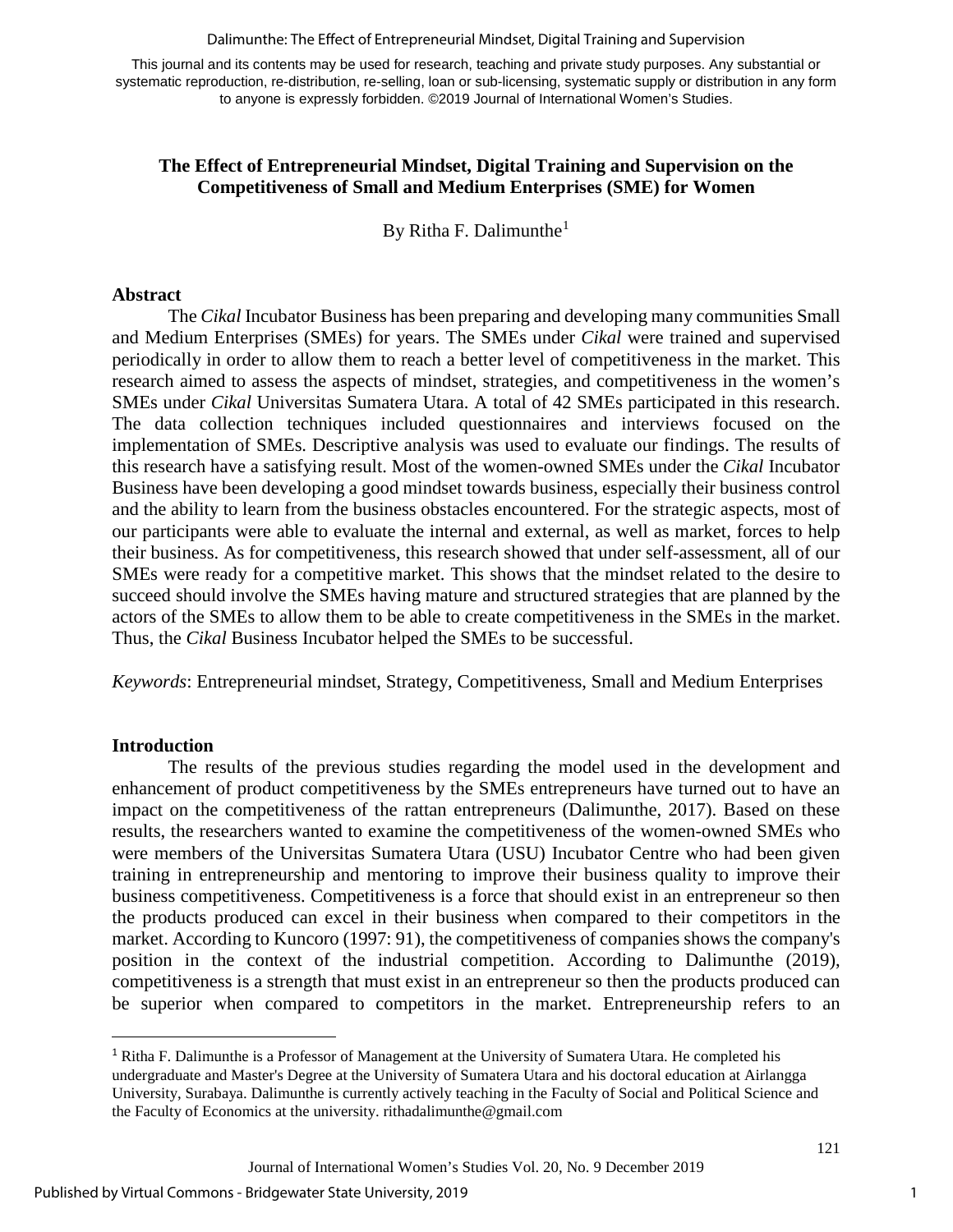entrepreneur who has an entrepreneurial spirit. This will help them to see opportunities to allow them to understand the market desires (Kotler, 2009). According to Shane and Venkataraman (2000), entrepreneurship is a dynamic process of innovation, the recognition of existing opportunities and the creation of new businesses in creating wealth. It includes the assumption of risks and rewards for new businesses. Competitors require that an entrepreneur be observant when fulfilling the market desires. They need to have a creative and innovative mindset. This is done in order to increase competitiveness for businesses.

By enhancing the competitiveness of the women's SMEs, an entrepreneurial mindset needs to be built. A mindset is a set of beliefs or ways of thinking that influence a person's behaviour and attitudes. This will ultimately determine the level of success in their life. (Adi W. Gunawan, in Modul Pendidikan dan Pelatihan Kepemimpinan Tingkat III 2011). According to Dalimunthe (2018), mindset is a way of looking at someone who is captured by the senses that is found in attitudes and behaviour.

It can be concluded that mindset is a way of thinking about someone who will influence behaviour and attitudes. This will determine the way of life that will be taken by someone.

In addition to the entrepreneurial mindset that SMEs or entrepreneurs must have to increase their business competitiveness, they need a strategy that will strengthen the competitiveness of the business. Strategic entrepreneurship is a combination of behaviours that allows them to seek opportunities and competitive advantages simultaneously (Ireland and Web, 2007). According to David (2011), strategy is used together with long-term goals by a person or company. Rangkuti (2013) argues that a strategy is a comprehensive master plan which explains the way that the company achieves all of the goals set based on the mission that has been determined by a person or the company as a whole. Based on the two understandings according to the expert as aforementioned, it can be concluded that a strategy is a method used by a person or company to achieve success based on the vision and mission that has been determined previously. The strategy thus becomes an important aspect involved in determining the competitiveness of companies or SMEs in the market to allow it to reach a wider market share.

On this matter, a study was designed to evaluate the competitiveness of women's SMEs who are members of the Universitas Sumatera Utara (USU) Incubator Centre which has been giving training on entrepreneurship and mentoring in improving business quality and business competitiveness. This research aimed to assess the current competitiveness of women's entrepreneurship under the *Cikal* business incubator program as well as assessing the benefits of partnering businesses with *Cikal.* Therefore, it was necessary to create a model on the development and enhancement of competitiveness that was built in the long-term. It will be able to build a profitgenerating business which will benefit many people through a sustainable business. SMEs can use this to become a big business in the long run and they will be able to produce a business model in practice with the help of a strategy-based entrepreneur. This research has become important to evaluate the current situation within *Cikal* SMEs as well as suggesting a plan to improve SME competitiveness in the future.

#### **Method**

The research was conducted at the women's SMEs Business Incubator Centre of the Universitas Sumatera Utara in Medan. The research was conducted over the period of March-October 2018. This research was conducted with a qualitative approach, namely by using data collection methods such as study documentation, interviews and observations.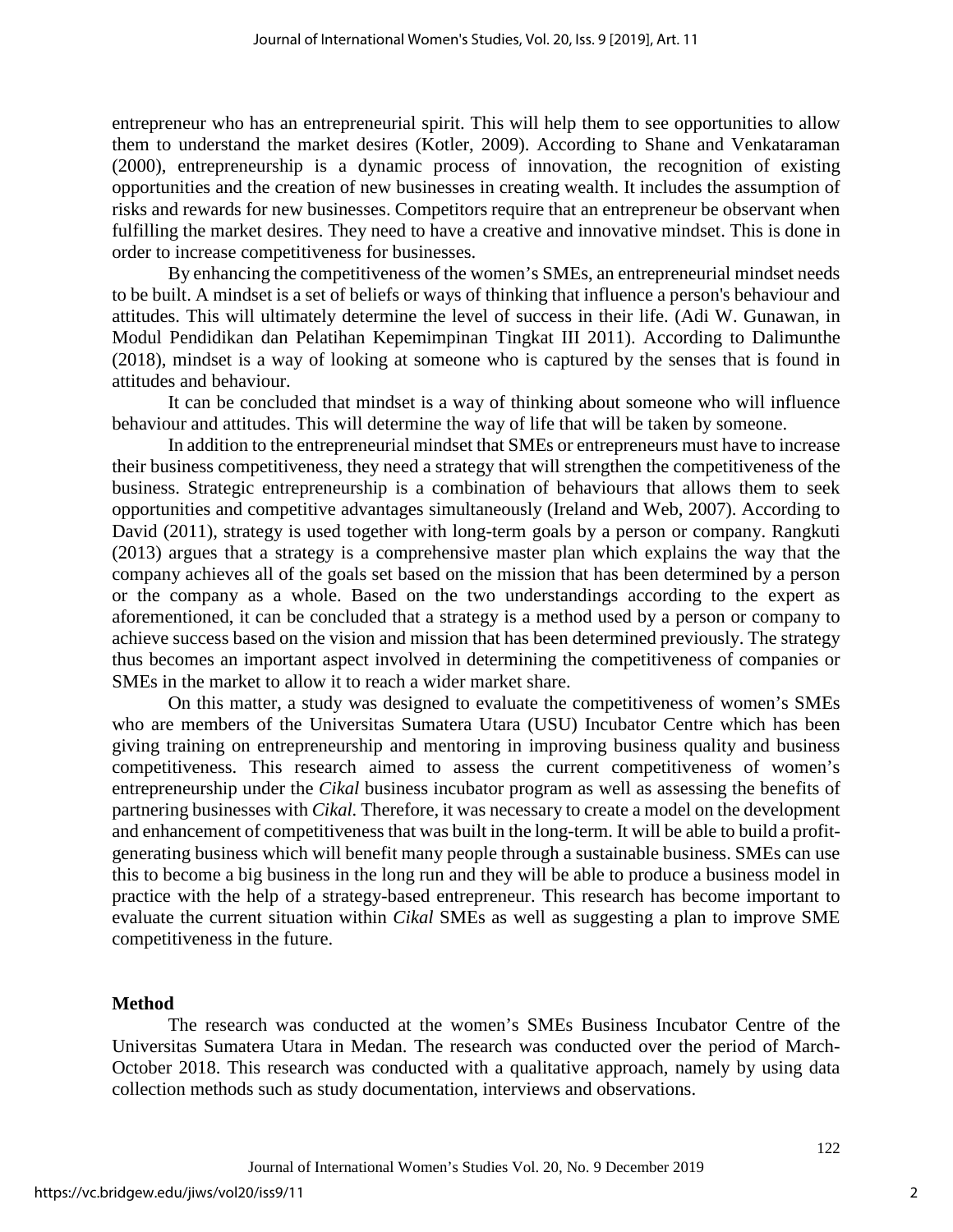As we identified before, the object of this research were women business owners who had been partnered with Cikal for at least 2 years. In their time under the *Cikal* Business Incubator, they have been receiving training and development related to their entrepreneurial abilities. This research examined their perception and knowledge of their business mindset, strategic aspect and competitiveness aspect.

The research instruments used in the questionnaire were benchmarks, namely the aspects of mindset, strategy and competitiveness within the women's SMEs. The following are the operational definitions and indicators used in the study.

*The Aspect of Mindset* is the way of thinking of SMEs that will influence the behaviour and attitudes of the SMEs. This will determine the way of life that will be taken on by SMEs in the future. These aspects include their Control locus, Tolerance for ambiguity, Making changes, Consistency, Creativity, Willingness to hire smarter people, Seeing chances and opportunities, Innovation, Maintaining ideas, Tough when trying, Optimistic, and the Ability to laugh at yourself. *The Aspect of Strategy* is used by the SMEs to achieve success based on the vision and mission that has been previously set. These aspects evaluate their behaviour to allow them to Focus on the target market, Production strategy, Promotion strategy, Product quality, Discipline and Consistency when running a business. This is in addition to Difficulties in the biography which is a responsibility of the business, Focus on the customers, Aspects on the market, Market prospects, Internal and external environmental assessments, the Mapping of competitors, the Legalisation of business, Strategy formulations in the long term and short term and Having a vision and mission.

*The Aspects of Competitiveness* refer to the strength that should be present in SMEs so then the products produced can excel in their business when compared to their competitors in the market. These aspects can be used evaluate their competitiveness through the product value in the eyes of their consumers, the experience that the consumers feel when analysing the products and the services provided.

To analyse the data in this research with a qualitative approach, we used a descriptive analysis method. The descriptive qualitative analysis is a method of analysis that seeks to find thorough relations within a situation. In this study, the actual power will be collected and then compiled. Classification and interpretation will be carried to solve the problem under study, and then from this data we will obtain an overview and information about the problem.

## **Description of the Respondent's Characteristics**

In this study, the characteristics of the respondents were based on age, education and the length of the business having been open.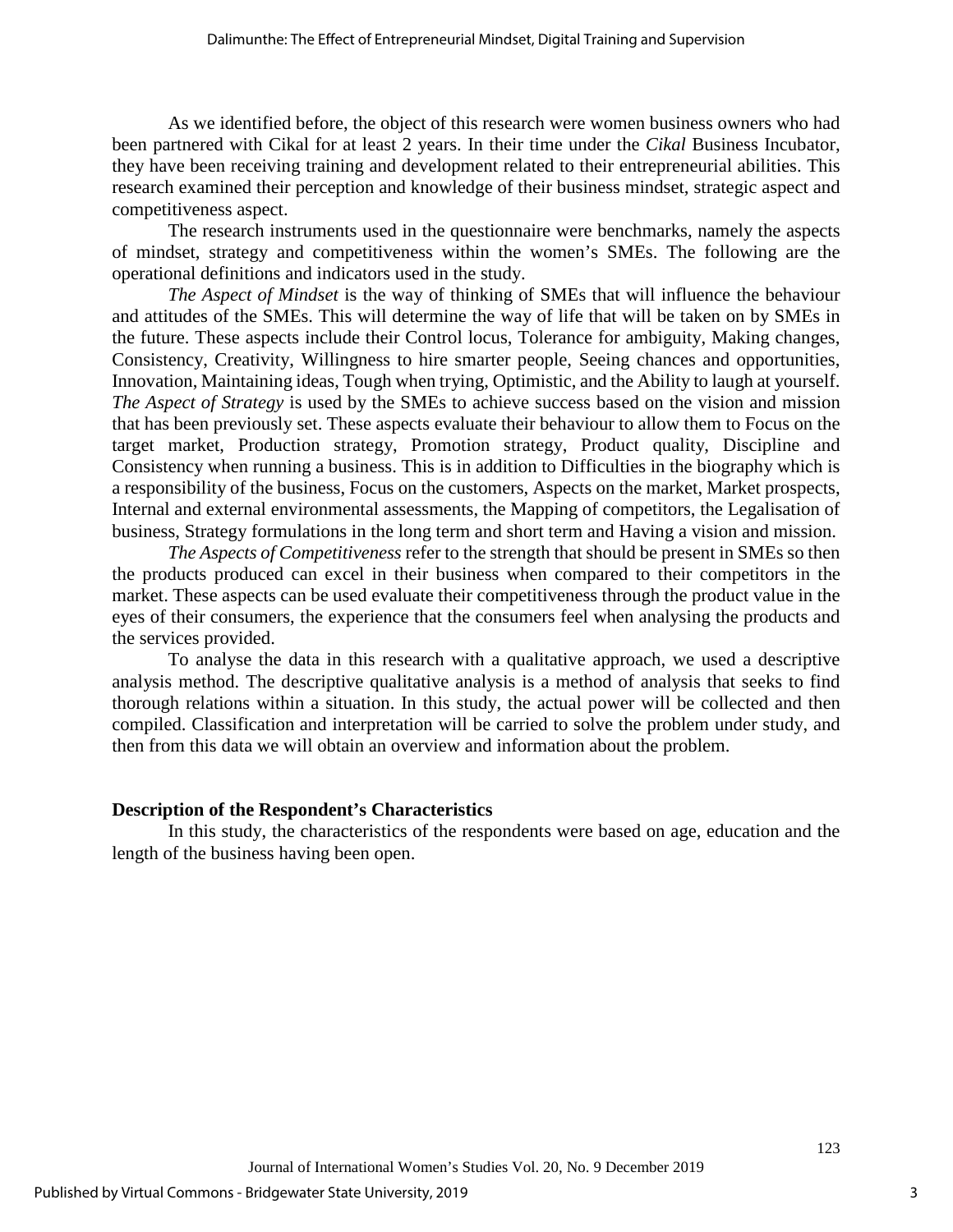| Age                          | <b>Number of Respondents</b> | Percentage (%) |
|------------------------------|------------------------------|----------------|
| $26 - 35$ Tahun              |                              | 17             |
| $36 - 45$ Tahun              | 20                           | 48             |
| $46 - 55$ Tahun              | 12                           | 29             |
| 56-65 Tahun                  | 3                            | 7              |
| <b>Total</b>                 | 42                           | 100            |
| <b>Education</b>             | <b>Number of Respondents</b> | Percentage (%) |
| <b>SD</b>                    | 0                            | 0              |
| <b>SMP</b>                   | 3                            | 7              |
| <b>SMA</b>                   | 27                           | 64             |
| D <sub>3</sub>               | 7                            | 17             |
| S1                           | 4                            | 10             |
| S <sub>2</sub>               |                              | $\overline{2}$ |
| <b>Total</b>                 | 42                           | 100            |
| Length of opened<br>business | <b>Number of Respondents</b> | Percentage (%) |
| $<$ 2 years                  | $\overline{0}$               | $\theta$       |
| $2 - 5$ years                | 27                           | 64             |
| $6 - 9$ years                | 9                            | 21             |
| $10 - 13$ years              | 5                            | 12             |
| 14 - 17 years                |                              | $\overline{2}$ |
| <b>Total</b>                 | 42                           | 100            |

**Table 1:** Description of the Respondent's Characteristics

Based on the table, it shows that the respondents who have an age in the range from 36 - 45 years old constitute the majority of the entrepreneurs in the area. This age is classified as still being an active age for work and this will be very good for developing business. They will be able to quickly adapt to technology through mentoring and training. The age range that has the least amount of entrepreneurship is 56 – 65 years old. This is because this age range includes old age, so most of the mothers in this age range will choose to become housewives instead. Yet when they are still strong and healthy, opening up a business at this age will be a legacy for their children and grandchildren later on. For the age range of 26 - 35 years old, there are still a few who have become entrepreneurs. This happens because in general, this age is made up of people who are actively working or who prefer to be an employee in a large company rather than being an entrepreneur. For the age range of 46-55 years old, this is the second most common age range. This happens because for many of this age, they are mothers who are no longer working but who are still active in terms of home production. They choose to open up a business to increase the household income.

In addition to being based on age, the characteristics of the respondents based on education show that the majority of the respondents have an elementary level degree. For junior high school, there were 3 respondents who had become entrepreneurs. For high school graduates, there were 27 respondents who had become entrepreneurs. For D3, there were three respondents and for S1, there were also 3 respondents who had become entrepreneurs. For S2, there was only 1 respondent who had become an entrepreneur. This means that the majority of entrepreneurs in the area have completed a high school level of education.

The characteristics of the respondents based on the length of opening a business show that for the span of time of less than 2 years, there were no respondents. For a period of 2-5 years, there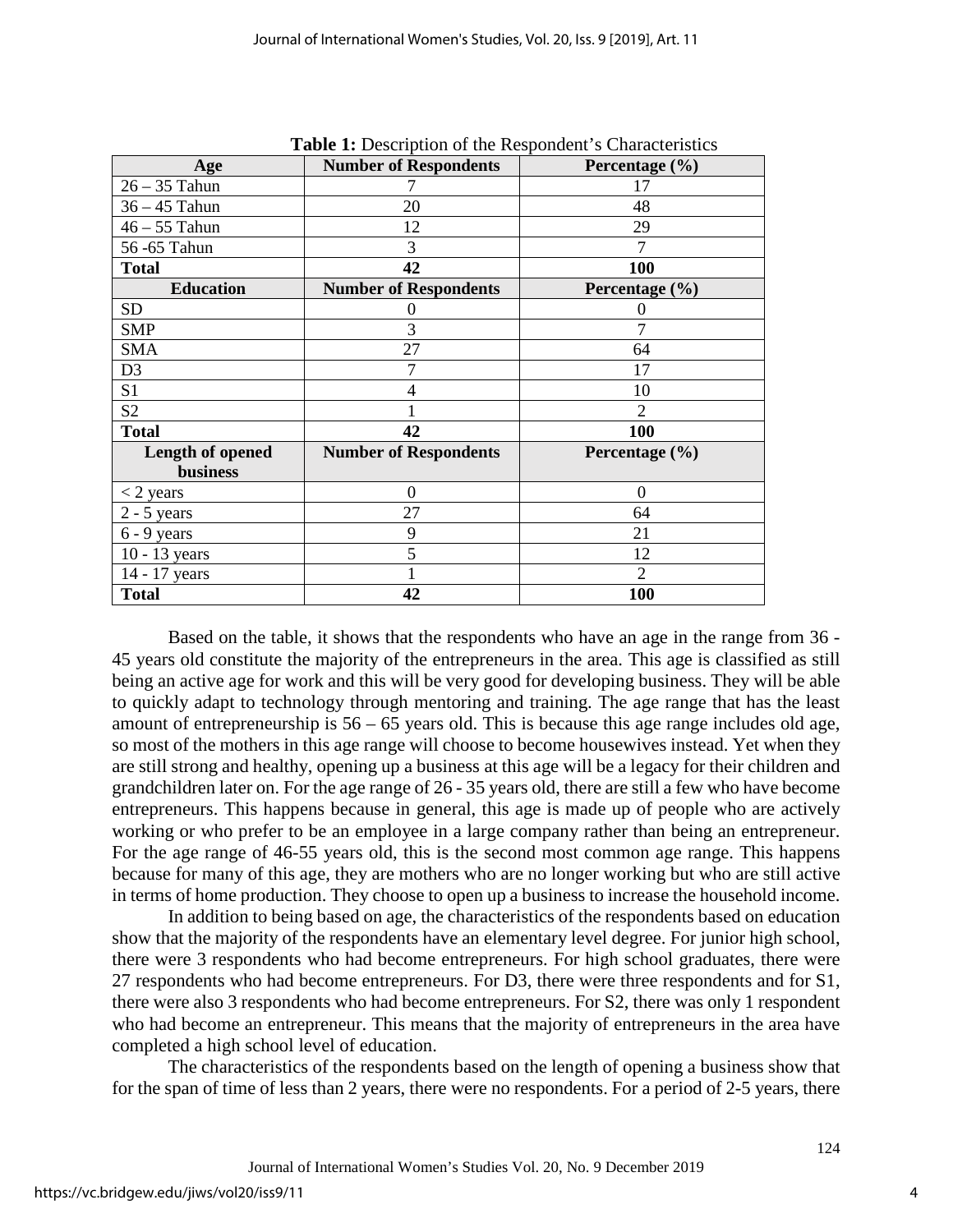were 27 respondents. This shows that there are many new entrepreneurs who are still in the beginning stage, so assistance and training are necessary. Furthermore, for the period of 6-9 years, there were 9 respondents. The time span of 6-9 years is generally the time period in which a business is developing. So it needs supervision and the ability to survive. The period of 10-13 years is a business that has lasted for a long time and for this period, there were 5 respondents who were shown to be able to open a business. Finally, among the respondents studied, there was 1 respondent who had had a business for 14-17 years. Businesses like this will usually be able to continue if the management is well done. To make the business more developed, it is necessary to provide assistance and training, especially for businesses that do not have brands and logos. With a brand and logo, the business will be more easily known and remembered by the consumers. When they want to market their products online, it won't be easy for someone to copy or claim the business idea because they will already have their own logo and brand that is distinct.

## **Descriptive analysis results**

The research was conducted on 42 women SME participants who were members of the North Sumatra University (USU) *Cikal* Incubator Centre. We obtained good results.

| ASPECTS OF ENTREPRENEURSHIP THINKING |                                                                                             |                |               |                |                |
|--------------------------------------|---------------------------------------------------------------------------------------------|----------------|---------------|----------------|----------------|
|                                      |                                                                                             | <b>Answer</b>  |               |                |                |
| N <sub>0</sub>                       | <b>Questions</b>                                                                            | Yes            |               | N <sub>0</sub> |                |
|                                      |                                                                                             | F              | $\frac{0}{0}$ | $\mathbf{F}$   | $\frac{0}{0}$  |
| $\mathbf{1}$                         | Do you have the internal control to run a business?                                         | 42             | 100           |                | $\Omega$       |
| $\overline{2}$                       | Do you have the external control to run a business?                                         | 33             | 78,6          | 9              | 21,4           |
| $\overline{3}$                       | Do you have the creative ability to run a business?                                         | 33             | 78,6          | 9              | 21,4           |
| $\overline{4}$                       | Do you realise the ability and potential of your<br>business development?                   | 33             | 78,6          | 9              | 21,4           |
| $\mathfrak{S}$                       | Can you laugh at yourself when running your<br>business?                                    | 32             | 76,2          | 10             | 23,8           |
| 6                                    | Can entrepreneurship work with smarter people in<br>business development?                   | 32             | 76,2          | 10             | 23,8           |
| $\overline{\mathcal{L}}$             | Do you have the ability to see opportunities?                                               | 32             | 76,2          | 10             | 23,8           |
| 8                                    | Does the integrity that an entrepreneur has have an<br>influence on business development?   | 32             | 76,2          | 10             | 23,8           |
| 9                                    | Do you dare to take action in business opportunities<br>that arise?                         | 29             | 69            | 13             | 31             |
| 10                                   | Can obstacles and challenges provide lessons that<br>matter to you in business development? | 42             | 100           |                | $\overline{0}$ |
| 11                                   | Do you have the ability to innovate?                                                        | 31             | 74            | 11             | 26             |
| 12                                   | Are you able to maintain an idea and make it<br>happen?                                     | 32             | 76            | 10             | 24             |
| 13                                   | Are you optimistic about your competitors in the<br>market?                                 | 33             | 79            | 8              | 21             |
| <b>STRATEGY ASPECTS</b>              |                                                                                             |                |               |                |                |
| N <sub>0</sub>                       | <b>Questions</b>                                                                            | <b>Answers</b> |               |                |                |

**Table 2.** Distribution of the Frequency of the Participants' Answers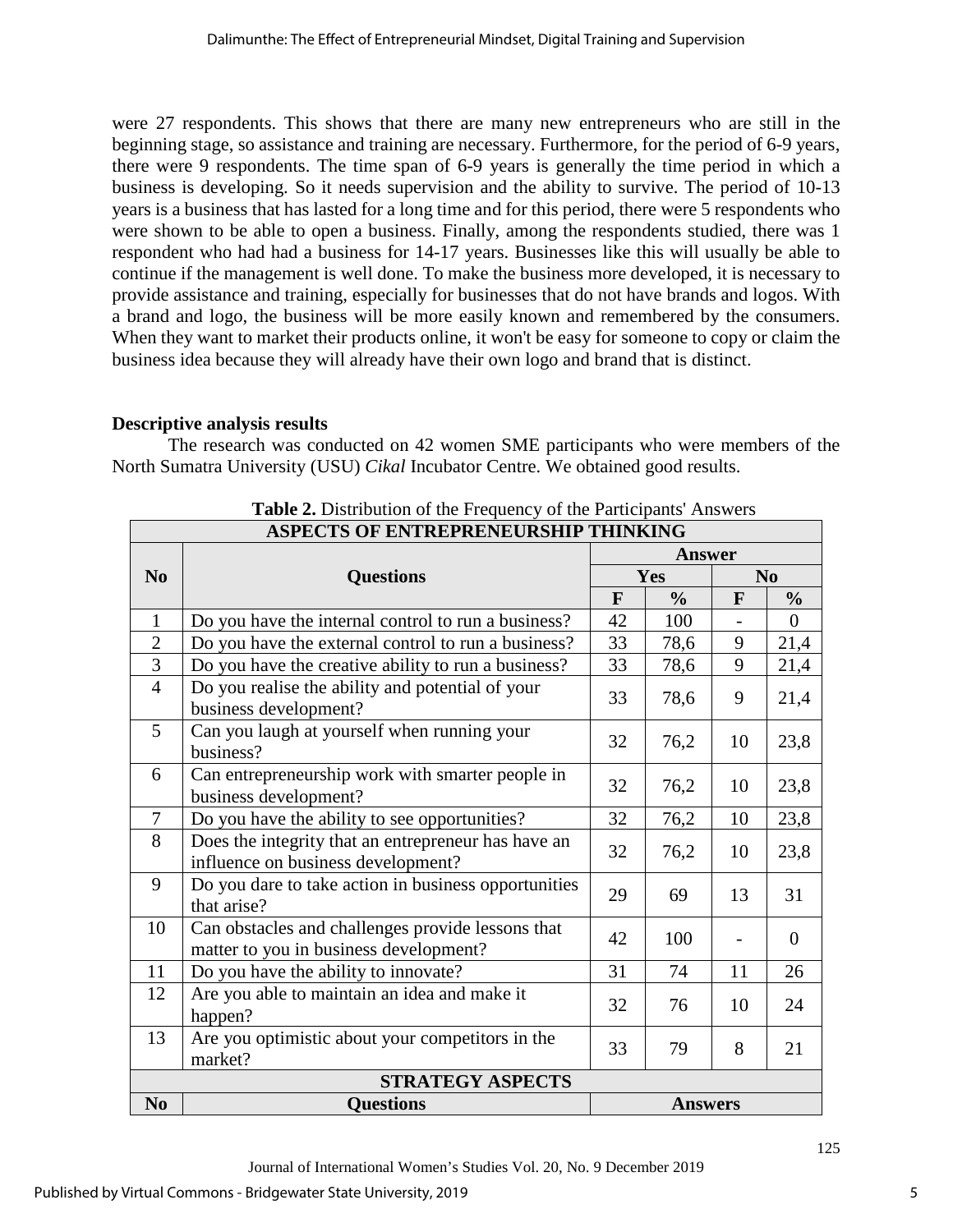|                                   |                                                                                                 | N <sub>0</sub><br>Yes |               |              |                  |
|-----------------------------------|-------------------------------------------------------------------------------------------------|-----------------------|---------------|--------------|------------------|
|                                   |                                                                                                 | $\mathbf{F}$          | $\frac{0}{0}$ | $\mathbf{F}$ | $\frac{0}{0}$    |
| $\mathbf{1}$                      | Have you established a target market?                                                           | 31                    | 74            | 11           | 26               |
| $\overline{2}$                    | Does the price of a competitive product have a good<br>impact on your business development?     | 33                    | 79            | 8            | 21               |
| 3                                 | Will a good production strategy have a good<br>influence on your business development?          | 42                    | 100           |              | $\overline{0}$   |
| $\overline{4}$                    | Will a good promotion strategy have a good<br>influence on your business development?           | 42                    | 100           |              | $\overline{0}$   |
| 5                                 | Does the quality of the product have an influence<br>on the development of your business?       | 42                    | 100           |              | $\boldsymbol{0}$ |
| 6                                 | Have you implemented discipline and is it<br>consistent when running your business?             | 30                    | 93            | 12           | $\tau$           |
| 7                                 | Are you having trouble in the business of<br>bureaucracy related to the business that you have? | 32                    | 76            | 10           | 24               |
| 8                                 | Do you have high responsibility in running your<br>business?                                    | 42                    | 100           |              | $\boldsymbol{0}$ |
| 9                                 | Is there a focus on customers in running your<br>business?                                      | 33                    | 79            | 8            | 21               |
| 10                                | Is the access that you have to the market good?                                                 | 32                    | 76            | 10           | 24               |
| 11                                | Is the market prospect for your product good?                                                   | 42                    | 100           |              | $\overline{0}$   |
| 12                                | How do you assess your external environment?<br>Does it affect your business?                   | 33                    | 79            | 8            | 21               |
| 13                                | How do you assess your internal environment?<br>Does it affect your business?                   | 32                    | 76            | 10           | 24               |
| 14                                | Do you have a short-term strategic plan for your<br>business?                                   | 31                    | 74            | 11           | 26               |
| 15                                | Do you have a long-term strategic plan for your<br>business?                                    | 31                    | 74            | 11           | 26               |
| 16                                | Have you established a vision to develop your<br>business?                                      | 30                    | 83,3          | 12           | 16,7             |
| 17                                | Have you set a mission to develop your business?                                                | 30                    | 93            | 12           | 7                |
| 18                                | Are you using a promotional strategy to attract or<br>retain customers?                         | 31                    | 74            | 11           | 26               |
| 19                                | Have you determined what kind of competition you<br>have?                                       | 27                    | 64            | 15           | 36               |
| 20                                | Does your business have a trademark?                                                            | 22                    | 52            | 20           | 48               |
| 21                                | Do you have a trademark that is registered to the                                               | 24                    | 57            | 18           | 43               |
|                                   | Ministry of Law and Human Rights?                                                               |                       |               |              |                  |
| <b>ASPECTS OF COMPETITIVENESS</b> |                                                                                                 |                       |               |              |                  |
|                                   | <b>Question</b>                                                                                 | <b>Answer</b>         |               |              |                  |
| N <sub>0</sub>                    |                                                                                                 |                       | Yes           |              | N <sub>0</sub>   |
|                                   |                                                                                                 | $\mathbf{F}$          | $\frac{0}{0}$ | $\mathbf{F}$ | $\frac{0}{0}$    |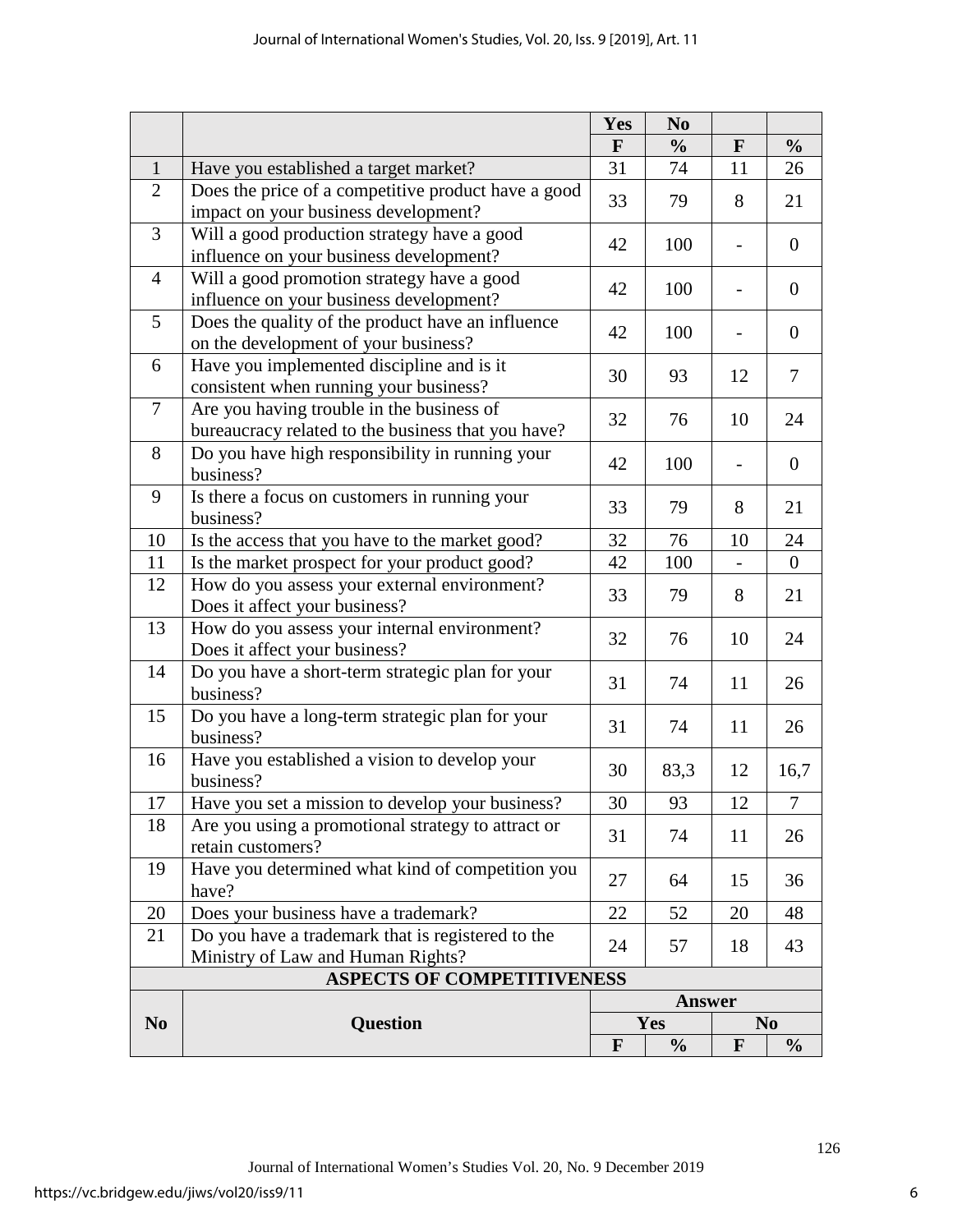|                | How is the value of your product according to the<br>consumers? Have you made your consumers<br>become able to give you good value? | 42 | 100 |  |
|----------------|-------------------------------------------------------------------------------------------------------------------------------------|----|-----|--|
| 2              | Are consumers happy with your business and the<br>products that you produce?                                                        | 42 | 100 |  |
| 3              | Do you know what your consumers feel about your<br>product?                                                                         | 42 | 100 |  |
| $\overline{4}$ | What is the experience of your consumers? Is it<br>good?                                                                            | 42 | 100 |  |
| $\mathfrak{S}$ | What about the services that you provide? Do you<br>have unique services?                                                           | 42 | 100 |  |
| 6              | What unique services do you provide to your<br>consumers? Are they satisfied?                                                       | 42 | 100 |  |
| $\overline{7}$ | Do you think that this unique service can improve<br>your excellence?                                                               | 42 | 100 |  |

Based on the results obtained from the descriptive analysis on the aspect of mindset, it shows that all 42 participants answered "Yes" with a percentage of 100% in question 1 regarding internal control and point 10 regarding the barriers / challenges to be learned. The smallest percentage was found in point 9 regarding the courage to take action in a business opportunity that is equal to 69% (29 participants answered "Yes") and 31% (13 participants answered "No"). For the other points, they were in the range of 72% - 79% regarding the participants who answered "Yes".

The results, which reflect our participants' aspects of entrepreneurial mindset, show that they believed in a degree of external control over the business. They also believe that creativity has been growing within themselves. Most of our participants also discovered their abilities and potential compared with before they joined *Cikal*. Instead of becoming a lone-wolf in business, they believe that cooperating with smart people will bring in more opportunities. Most of them also believe in the importance of integrity, innovation and being optimistic while running the business.

Based on Table 2, the results of the distributive analysis carried out on the aspect of strategy show that there are five points indicating that all participants, 42 people, answered "Yes" with a percentage of 100%. The five points are point 3 regarding good production strategies, point 4 regarding promotion strategies, point 5 regarding product quality and point 11 regarding market prospects. For the points that were answered with "Yes" with the lowest presentation, there were two points, namely point 20 regarding having a brand with 52% with participants answering "Yes" (22 people) and 20 people answering "No". Point 21 regarding trademarks registered with the Ministry of Law and Human Rights was answered by 57% with the number of participants totalling 24 people who answered "Yes" and 18 people who answered "No" with a percentage of 43%.

The other aspects of strategy showed that, in most cases, they were surprisingly good with the questions given to them. Most of them were able to focus on their target market while assessing the prices in order to gain a competitive advantage. They also built discipline and consistency in their business. However, they believed that difficulties in affairs related to bureaucracy might hinder their strategies. In order to meet the requirement of competitiveness, they assessed their internal and external situation while building up their strategic planning.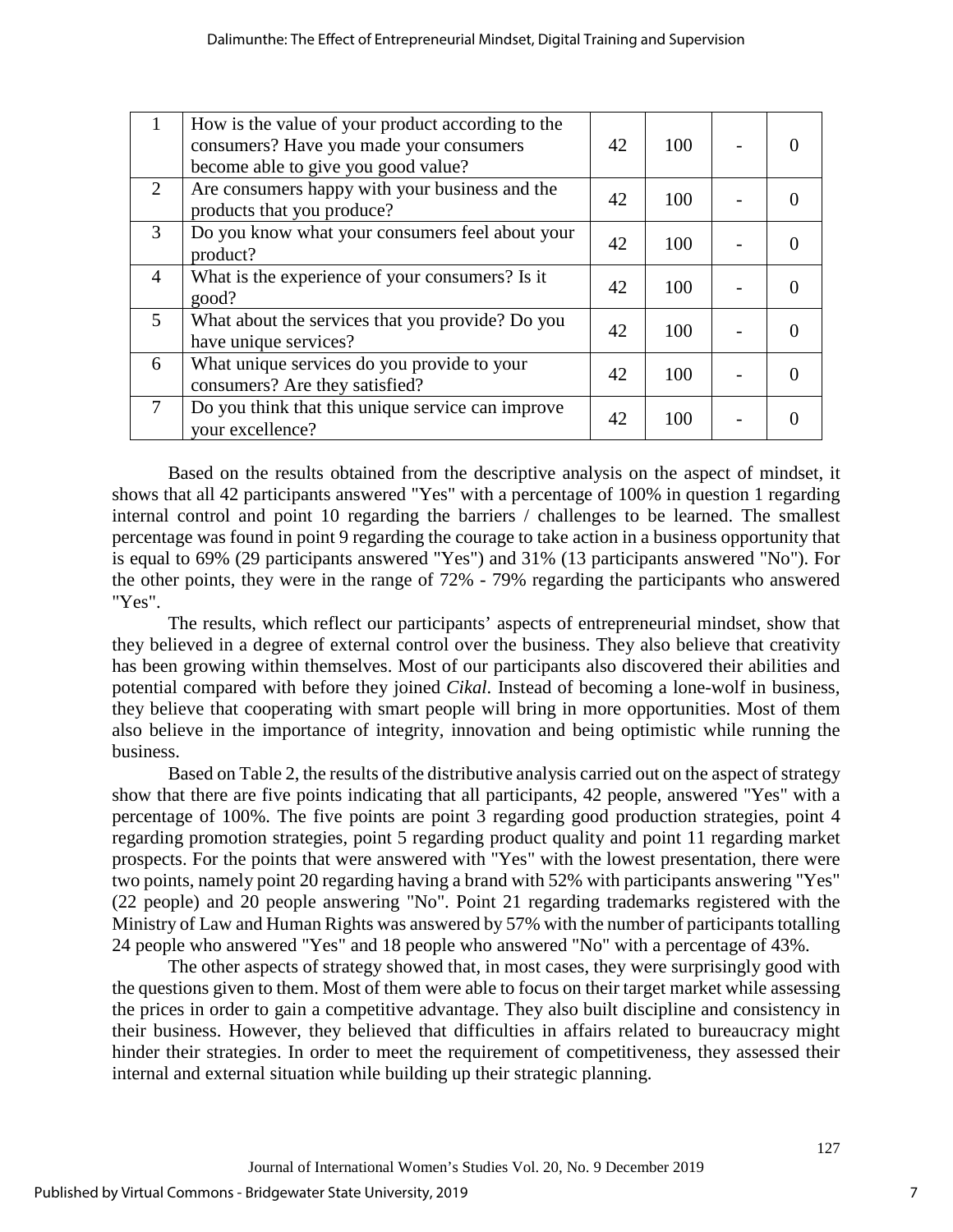Table 2 shows the results of the research on competitiveness. The results obtained show that all of the participants responding with "Yes" to each question point which is equal to 100% with the number of participants totalling 42 people. This result indicates that from the point of view of business owners, they evaluate themselves as being more than competitive enough in the market. They believe that the products are valuable from the perspective of the customers as well as happy with the products or services provided to the customers. They believe that their customers feel the same way, which is that they feel good about the shopping experience provided to the customers. They also believe that they are unique compared to other competitors in market which will allow them to be able to meet their customer's expectations, which improves their service excellence. From this result, it can be seen that the SMEs of women who are members of the *Cikal* Incubator Centre have been able to increase their competitiveness in accordance with the selfassessment. This can be done because the SMEs already understand the factors that affect the competitiveness of SMEs.

#### **Discussion**

The competitiveness of a SME can be seen from the results of the research and the descriptive analysis conducted. In this study, two independent variables were used in order to see their effect on the competitiveness of women's SMEs incorporated in the University of North Sumatra (USU) Incubator Centre, namely the aspects of mindset and strategy. The mindset possessed by the SMEs is one of the important factors that SMEs need to consider when running their business. This is especially so when seeking to increase their competitiveness in the market. Mindset is a person's perspective when seeing things or in this case, when seeing the competitiveness of entrepreneurship in the women's SMEs. A strong mindset about the importance of success in building a business will be a driver in increasing competitiveness. Dweck (2006), "The views of people who are adopted for themselves greatly influence the way that people connect life". This means that the mindset of a person will affect how they deal with life.

The results obtained in the descriptive analysis on the indicator of the locus of control shows that in running a business, there is a need for a control locus. The control locus is a person's belief related to controlling his or her own behaviour from outside of themselves. Robbin and Judge (2008: 138) explain that locus of control is a level of confidence in individuals that they are the determinants of their own destiny. In addition to the control locus, the indicator that got a large percentage of the results was optimism, where it is perceived that obstacles and challenges are meaningful lessons. Early entrepreneurship activity can be driven by both opportunity recognition and necessity (Rubech,et.all :2015), as well as the ability to overcome obstacles and challenges. An SMEs actor often feels that obstacles or challenges are a lesson that can be used as at reference in decision making so then it does not occur again or so they can find ways to overcome any obstacles that can arise. According to Gibbons (2005), entrepreneurs make their decisions through a series of actions and alternatives that may occur that can be used. They also do so by considering the various natural conditions and seeking to optimise the function of certain objectives. This means that entrepreneurs, when making decisions in their business, are faced with challenges related to being able to optimise the function of the objectives that have been prepared. In overcoming the obstacles and challenges, there needs to be creativity and innovation. According to Robinson and Stubberud (2015), creativity and innovation, together with the challenges of risk taking and proactiveness, are important elements in entrepreneurial orientation. Behaviour in innovating and incorporating innovative technologies for new business entrepreneurs has been

8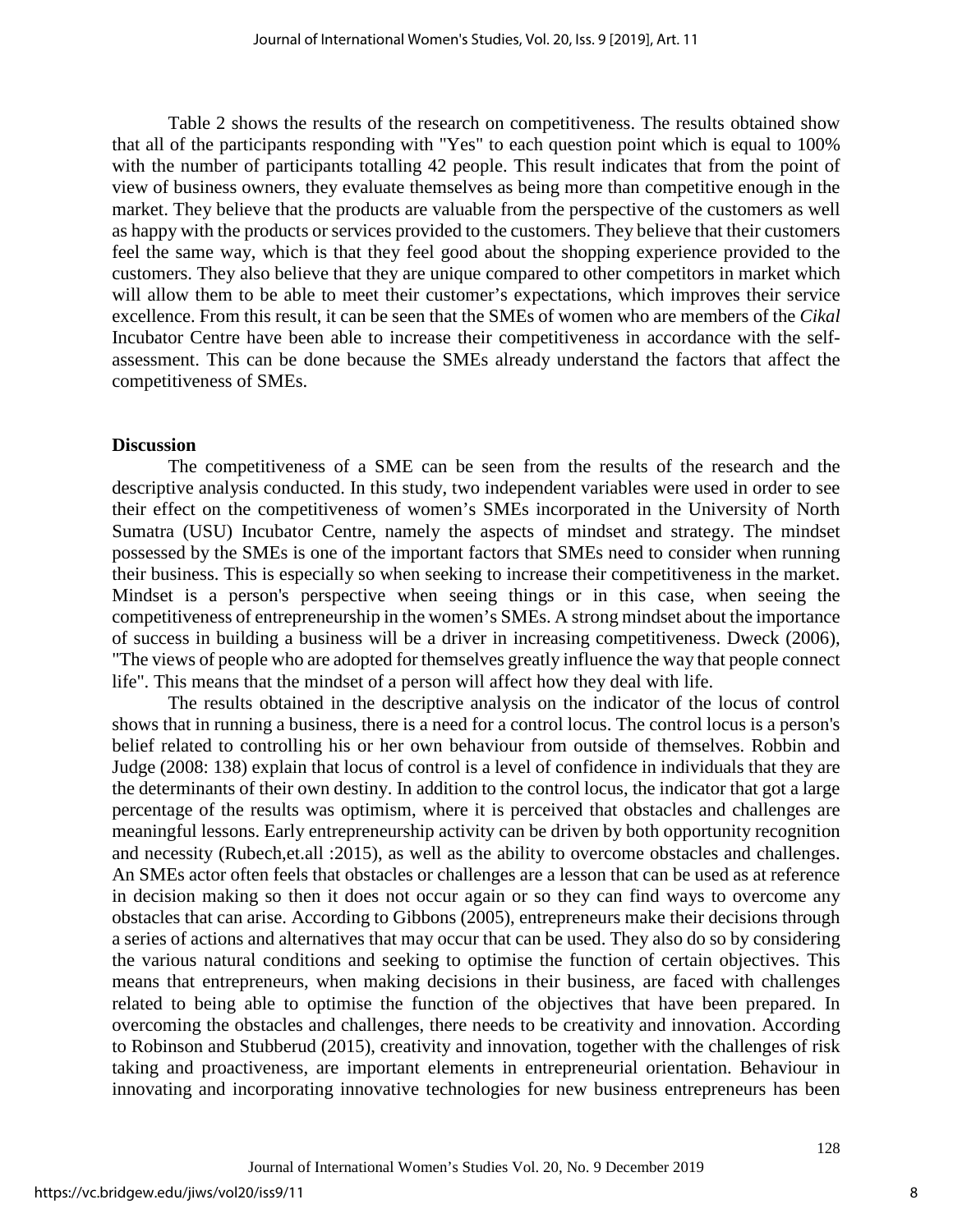linked to the enhanced ability to overcome obstacles and challenges when managing the resources or competitive losses that characterise new companies, to further analyse and improve markets or new products, to improve information and acquisitions knowledge, and to improve the overall competitiveness of the business in the market (Cliff et al., 2006; Liao and Welsch, 2008).

Furthermore, the second variable that affects competitiveness is strategy. The strategy possessed by SMEs is the way that the SMEs achieve their intended SMEs goals. Before making a strategy, SWOT Analysis is needed. This is an analysis of the strengths, weaknesses, opportunities and threats that come from inside and outside of the SMEs. Based on the results of the descriptive analysis carried out, it shows that the training strategy indicators obtained very good results on the percentage of descriptive analysis. This is because training in an SME is something that is necessary for carrying out its business. The business must continue to run and continually develop. According to Andrew E. Sikula in Hasibuan (2003: 69), training is the process of short-term education using systematic and organised procedures so then the human resources learn knowledge related to workmanship techniques and expertise for specific purposes. In addition to the training strategy indicators, there were also indicators for promotion, quality and product market prospects that also achieved very good percentage results compared to the other indicators. This shows that the used strategy requires a promotion that can attract consumers to buy or use the products / services from the SMEs. This needs to be followed by good product quality because good product quality will be able to make the consumers feel satisfied that they have used the finest products that the SMEs offer. This will make them interested in buying the product again which will be able to increase their competitiveness in the market. Market prospects are the opportunities that can occur in the markets. Good market prospects will also increase the competitiveness of the SMEs in the market. Therefore, the prospects of the products owned by SMEs in the market need to be reviewed so then appropriate strategies can be developed to improve the competitiveness of the SMEs. The main strategy is the proximity of the customer (Pelham, 1997), which is combined with more specific strategies oriented towards the opportunity for sales and/or the originality of the products or services (Jordan, 2018).

The results of the descriptive analysis show that the value of the product in the eyes of consumers will result in more frequent repurchases. This will automatically increase the competitiveness of the SMEs with other SMEs. When the consumers can judge that the product offered is very good, consumers will get pleasure from the products and business that the SMEs offer. The pleasure and satisfaction felt by consumers is something that needs to be maintained for SMEs. When the consumers are not satisfied, this will have an impact on the sale of the SMEs. Besides that, the experience felt by the consumers regarding the product or business that you are running can be used to measure the competitiveness of the SMEs. Good or bad experiences that the consumers perceive, as well as giving satisfaction to the consumers, is important, therefore the SMEs must always pay attention to consumer desires. Consumers are king. Consumers need to be served well in order to obtain pleasure and good experiences. According Sangadji and Sopiah (2013: 329, there is some element of consumer perceived value related to the quality of the product, price, quality of service, emotional factors, and easiness.

For this reason, in terms of enhancing the competitiveness of SMEs, women who are members of the North Sumatra (USU) Cikal Incubator Centre need to develop a mindset that supports the SMEs in carrying out their business. Training should be provided on how to build a good strategy to increase the competitiveness of the SMEs in the market.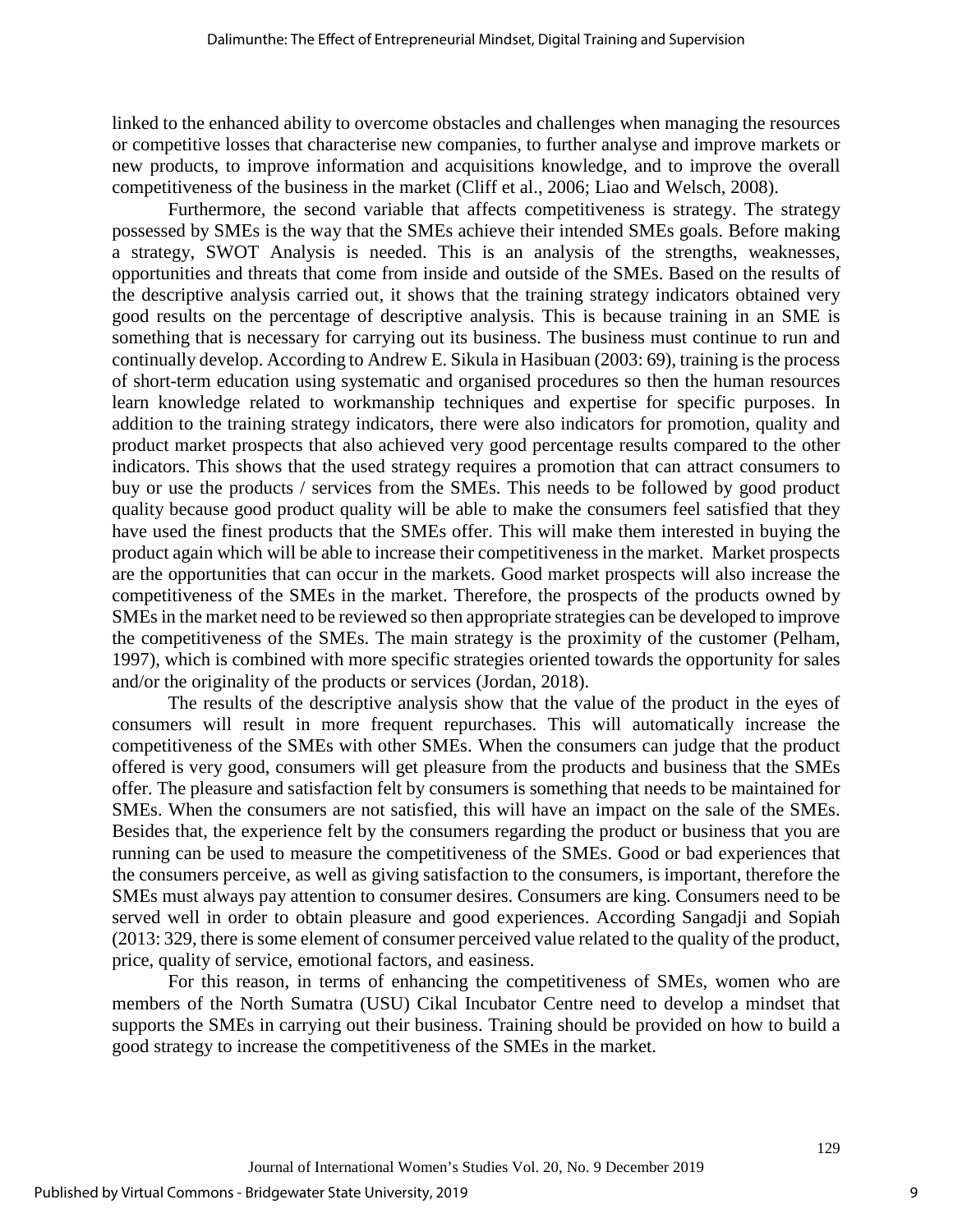## **Conclusion**

Based on the results of the research conducted, it can be concluded that mindset is mainly based on the indicators of control loci, with obstacles or challenges as the supporting factors in terms of increasing the competitiveness of women's *Cikal* USU SMEs. Mindset is the perspective of an SME actor who is indispensable at maintaining and improving the business.

Furthermore, the strategy drawn from the results of the study shows that in order to improve competitiveness, a mature strategy is needed so then the business can compete in the market. The most influential strategy indicators are training, promotion, product quality, and market prospects. Every SME actor needs training on how to run a business. This is so as to be able to carry out promotions that can attract consumers, to allow them to provide quality products that can make the consumers satisfied with the SMEs products and to allow them to be able to create new market prospects so then they can become leaders in their fields.

For the competitiveness of the results in the descriptive analysis, it was found that it is necessary to create value in the SMEs products for the purpose of attracting consumers. When the value of the product is good in the sight of the consumers, they can enjoy themselves and the products that have been purchased. Their experience can be based on the services provided or the products offered. When this can be built and enhanced by the SMEs doing business, the SMEs can compete in the market.

Due to the limited time that the researcher had for conducting the research, the researcher only used two variables to see the effect on business competitiveness, namely aspects of mindset and strategy aspects. The researchers suggest that further researchers can add other variables related to increasing the competitiveness of women's SMEs products. The variables that the researcher recommends are product packaging and service to the SMEs.

## **Acknowledgements**

The success of this writing cannot be separated from the assistance given by various parties. The author would like to thank University of Sumatera Utara, which provided the motivation to conduct scientific research on gender issues and many of the suggestions found in this writing.